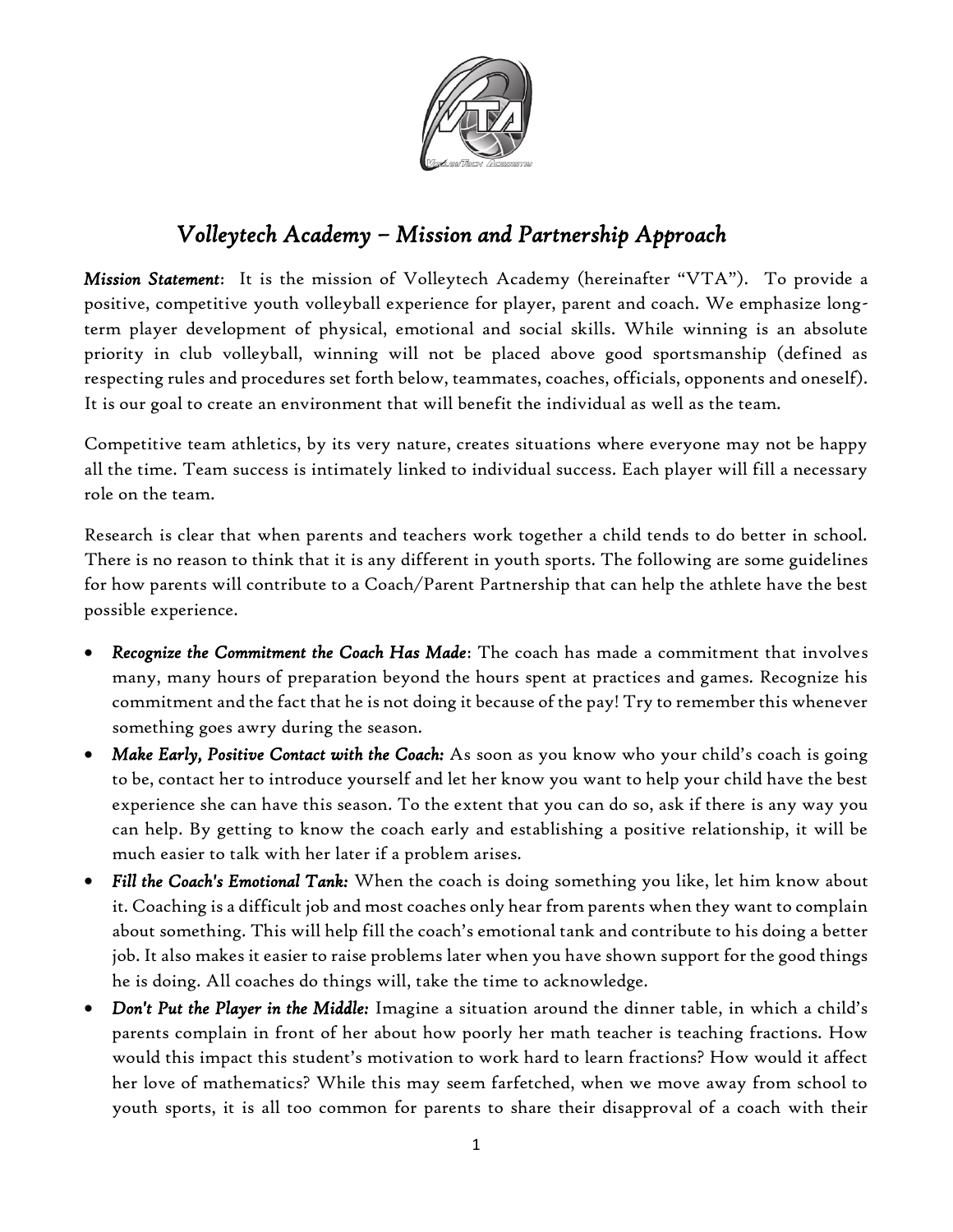

children. This puts a young athlete in a bind. Divided loyalties do not make it easy for a child to do her best. Conversely, when parents support a coach, it is that much easier for the child to put her wholehearted effort into learning to play well. If you think your child's coach is not handling a situation well, do not tell that to the player. Rather, seek a meeting with the coach in which you can talk with her about it.

- *Don't Give Instructions During a Game or Practice:* You are not one of the coaches, so do not give your child instructions about how to play. It can be very confusing for a child to hear someone other than the coach yelling out instructions during a game. As in #4 above, if you have an idea for a tactic, go to the coach and offer it to him. Then let him decide whether he is going to use it or not. If he decides not to use it, let it be. Getting to decide those things is one of the privileges he has earned by making the commitment to coach.
- *Fill Your Child's Emotional Tank:* Perhaps the most important thing you can do is to be there for your child. Competitive sports are stressful to players and the last thing they need is a critic at home. Be a cheerleader for your child. Focus on the positive things she is doing and leave the correcting of mistakes to the coach. Let her know you support her without reservation regardless of how well she plays.
- *Fill the Emotional Tanks of the Entire Team:* Cheer for all of the players on the team. Tell each of them when you see them doing something well.
- *Encourage Other Parents to Honor the Game:* Don't show disrespect for the other team or the officials. But more than that, encourage other parents to also Honor the Game. If a parent of a player on your team begins to berate the official, gently say to them, "Hey, that's not Honoring the Game. That's not the way we do things here."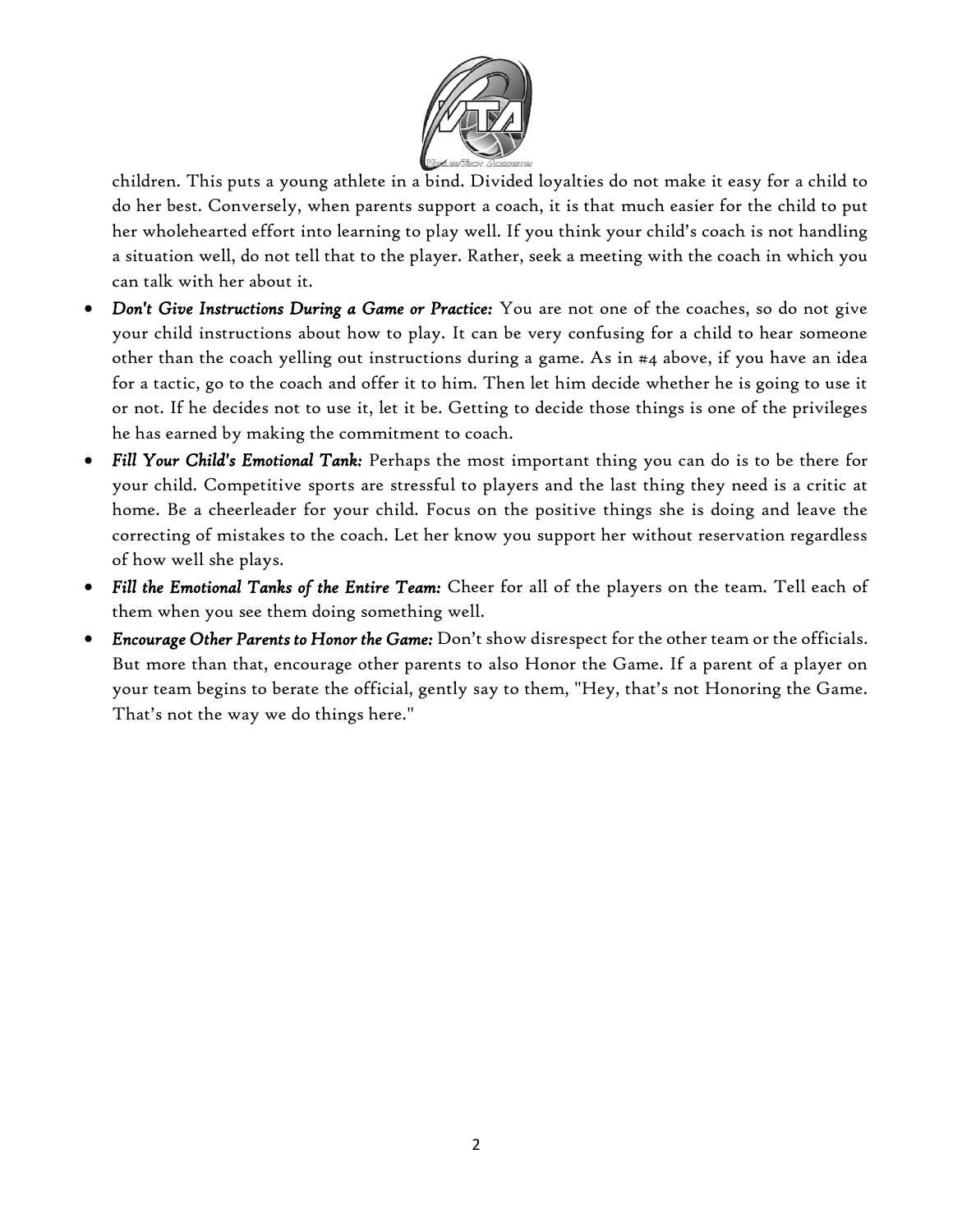

# *Athlete & Parent Code of Conduct - Volleytech Academy*

Participation in Volleytech Academy (hereinafter "VTA") should be a privilege and be looked upon by coaches, athletes and parents as such. At all times, athletes, coaches and parents are expected to act in a first class manner and dress appropriately keeping in mind they are a member of a team and should act with high moral and social standards while representing VTA. Display good sportsmanship and respect towards competitors, parents and event staff at all times. *The director (Melanie Wood) reserves the right to add rules as a situation demands.* 

### *Listed below are activities and behaviors in which VTA athletes are prohibited from participating during the hours of VTA functions. The sub-bullet points denote the consequences in the presence of restricted behavior/activity.*

Consumption of alcoholic beverages or being under the influence of alcohol.

#### o Immediate and permanent dismissal from VTA.

- Consumption or under the influence of drugs, chewing tobacco or smoking material of any kind.
	- o Immediate and permanent dismissal from VTA.
- Visible "hickeys" or tattoos.
	- $\circ$  Immediate dismissal from VTA functions until the player can fully conceal the affected skin.
- Fraternizing with coaches.
	- o First offense: verbal warning from club director and meeting with player and player's parents. Second offense: immediate and permanent dismissal from VTA.
- Profanity towards coaches, referees, opponents or members of their club
	- o Decreased play time in the first set of the next match (if during tournament) or in-practice conditioning as deemed appropriate by their coach (for all other instances).
- Disrespectful behavior of any kind to coaches, director, team members or opponents.
	- o Decreased play time in the first set of the next match (if during tournament) or in-practice conditioning as deemed appropriate by their coach (for all other instances).
- Cell phone use during tournament or practice times. Cell phones will remain in the silent position during practice and can only be used AFTER the final team huddle. Cell phones are prohibited during tournaments. Coaches will collect phones before tournaments, so please leave phones at home or with a parent.
	- o The phone will immediately be collected by the coach and returned to the player's parent, or player if parent is not in attendance, at the end of the function. In addition, the player will not start the first set of the next match (if during tournament) or the player will have in-practice conditioning as deemed appropriate by their coach.
- Arriving late to any team function. Players are expected to arrive fifteen minutes prior to practice start time and one hour prior to tournament start time. In addition, the player must be ready to participate and dressed in the appropriate attire by the start time.
	- o Player will not start the first set of the next match (if during tournament) or player will have in-practice conditioning as deemed appropriate by their coach.
	- o If a player misses the practice immediately preceding a tournament, the player will sit out the entire first set of the first match of that tournament.
- Failing to notify your coach of upcoming absences. Players must notify their coach in advance as soon as they know they are going to be late or absent from a team function.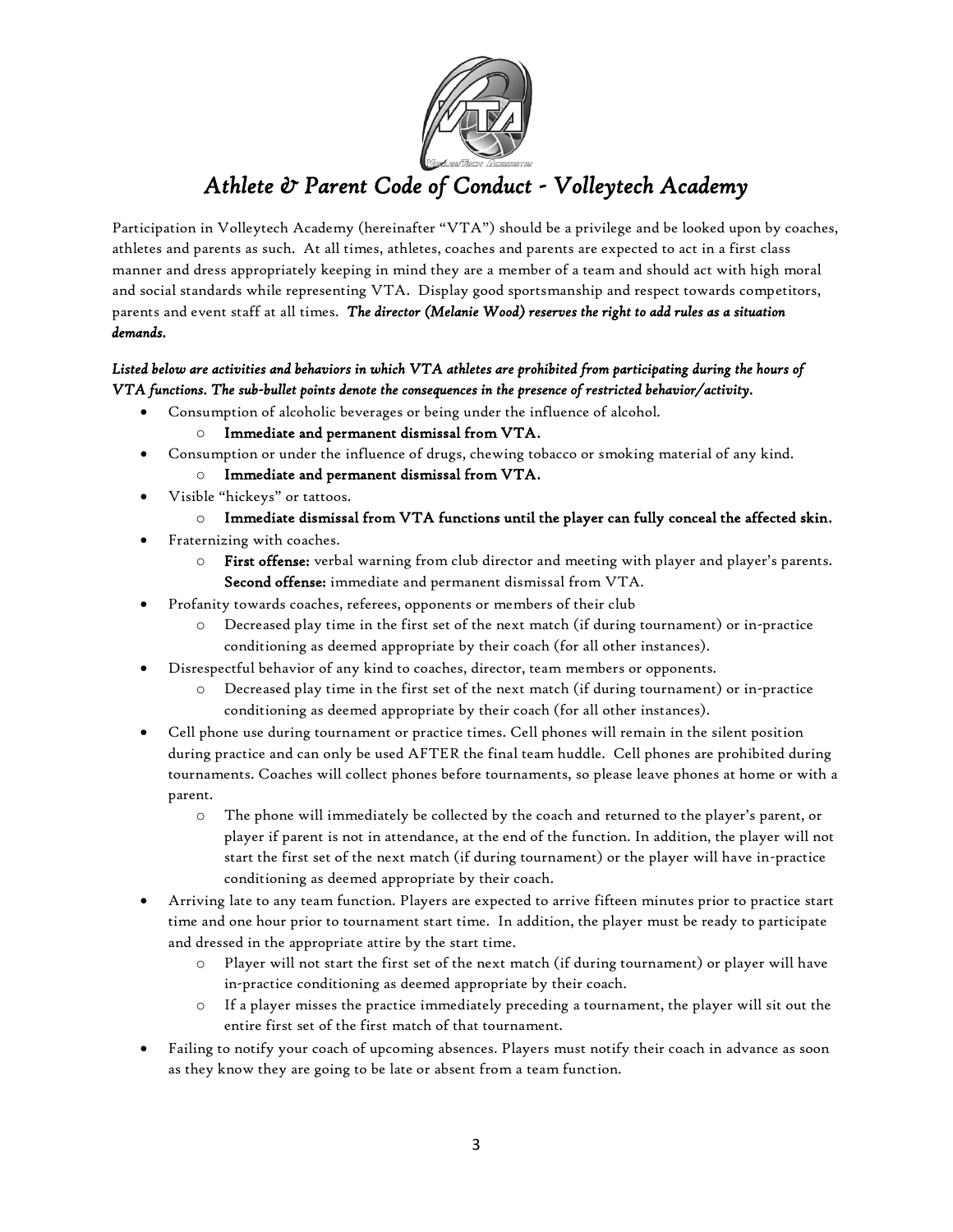

- o Excused absences are due to illness, injury, or death. Examples of unexcused absences are birthdays and non-academic related appointments (i.e. driver's license appointment, football games).
- $\circ$  In addition to the consequences obtained from missing/arriving late to an event, the player will have in-practice conditioning as deemed appropriate by their coach.

#### *Consistent failure to abide by the rules above will result in suspension or termination from the club and forfeiture of paid tuition.*

#### *Tournament Protocol for Players*

- Travel:
	- o Unless otherwise stated, travel to and from tournaments is the responsibility of the player's parent.
- Find your team:
	- o Prior to a tournament, coaches will establish a designated meeting place and time at the tournament facility. It is the player's responsibility to be at this place by the meeting time and to notify their coach if they are unable to do so.
	- o Players are the responsibility of their coach once they are in the designated meeting place for the duration of the tournament day. Players will be released back to their parents at the end of play on the same tournament day.
	- o Players are to have limited contact with their parents during tournament day and are to stay with their team at all times.
- Find your court:
	- o Dressed in full uniform prior to entering the gym.
	- o All their belongings must fit in their team backpack, which they will carry themselves.
	- o Walk to their court together as a team.
	- o Locate a spot along a wall or under chairs to neatly place their backpacks together as a team.
- Restroom breaks:
	- o May use the restrooms AFTER locating their court and placing their backpack.
	- o Take at least one teammate with them to the restroom.
	- o Tell their coach when they leave for and return from the restroom.
	- o If an emergency arises during game play, the player must notify the coach and may take the Team Mom with them to the restroom.
- Food:
	- o Must eat lunch with their team at the tournament facility in an area specified by their coach, parents are not to join.
	- o Pack a nutritious lunch that travels well in a lunchbox.
		- No candy, soda, or other junk foods.
	- o No food from concession stand until all player duties are finished for the day.
	- o Packed healthy snacks can be consumed throughout the day.
	- o Drink plenty of water throughout the day. Have a beverage for lunch and a bottle to keep on the bench.
	- Clean up all trash and crumbs after consuming food.
- Overnight tournament procedure if the team is staying together in a hotel/house:
	- o Players are released to and the responsibility of the team chaperones at the end of the tournament day.
	- o Respect the team chaperones as they would their coach.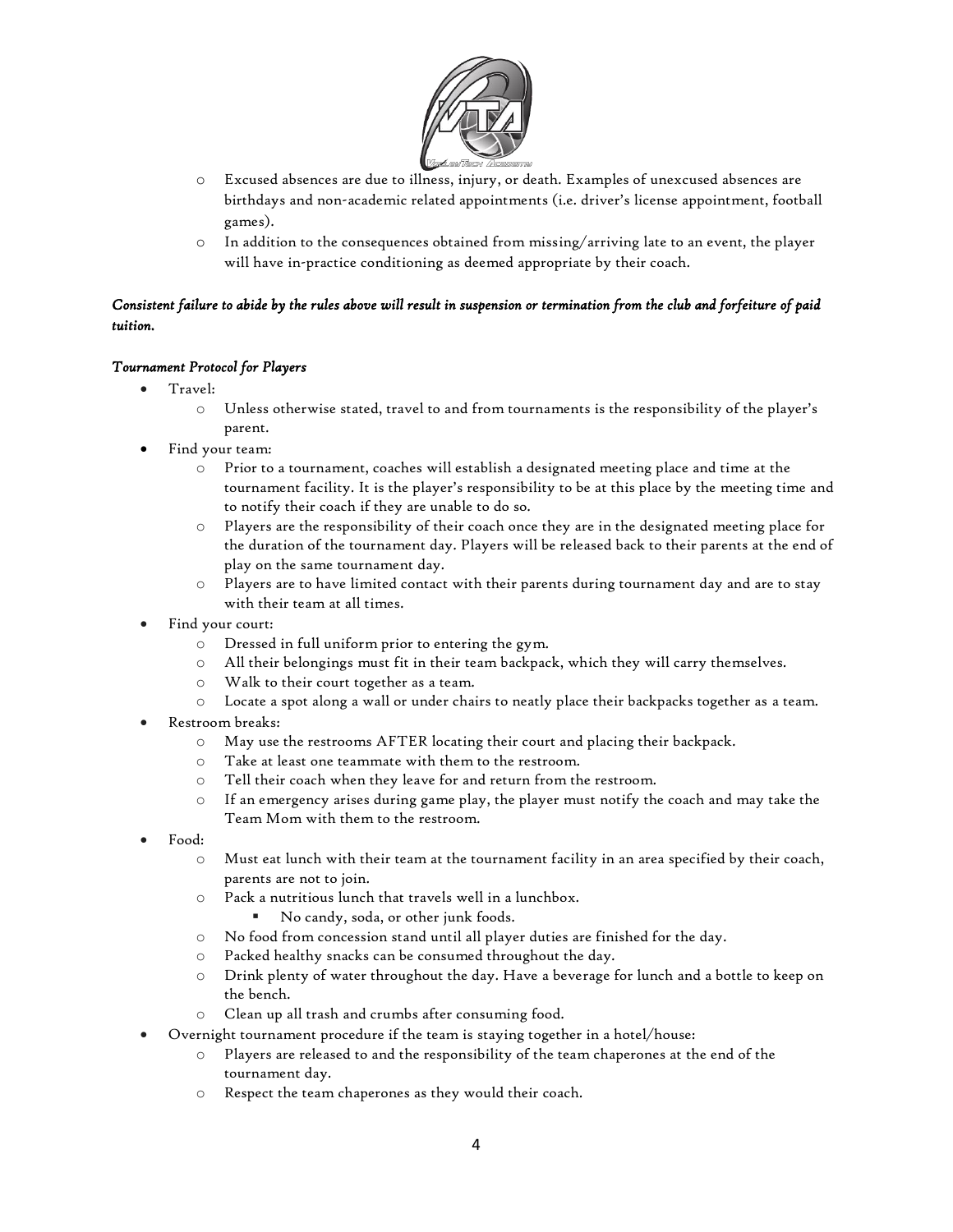

- o Will not leave the hotel room unless each player in the room is leaving WITH the chaperone as a whole.
- o Follow the Club cell-phone-use policy:
	- All cell phones will be turned in at 9pm, returned to players for review in the morning, and then left in the hotel room safe upon departure for the gym.
- o Follow the "lights out" policy established by their coach.
- o Responsible for personal hygiene.
- o Responsible for waking up early enough to be ready to leave for the gym by the designated time.
- o Responsible for packing and making their lunch and snacks for the next day.
- o Must eat something in the morning before game play, even if they typically do not eat breakfast.

It is also important that the supporting members of the team (parents and coaches) conduct themselves in a manner demonstrating the same high standards.

#### *Parents will pledge their cooperation as follows:*

- Place the emotional & physical well-being of your child ahead of your personal desire to win.
- Encourage good sportsmanship by demonstrating positive support for all players, coaches and officials at every practice and tournament.
- Insist your child play in a safe and healthy environment.
- Support coaches and officials working with your child to encourage a positive and enjoyable experience for all.
- Demand a sports environment that is free of drugs, tobacco and alcohol and refrain from their use.
- Remember that the game is for young athletes and not adults.
- Treat others and ask your daughter to treat others with respect regardless of race, sex, creed or ability.
- Be a respectful fan, assisting with duties to help the club such as transportation and other responsibilities.
- Support your coach, team and daughter. At all times, be a supportive parent.
- No parent may approach a coach or coaching staff with negative input until 24 hours after a competition is completed. At that point, a meeting can be arranged with the director, coach, parent and player to communicate concerns.
- Please do not take up court time talking with your athlete's coach. Do so after practice has ended. The coach is to be focused on the practice plan and on the court with their team!

#### *General Guidelines for all:*

Players, coaches and parents MUST familiarize themselves with general knowledge of AAU volleyball rules and regulations.

Players, parents and coaches are responsible for leaving all facilities, including practice facilities, in clean condition. Coolers will not be allowed in the facilities in which we play.

We need a positive commitment from coaches, players and parents!

#### \*\*\*Please see Signature page addendum\*\*\*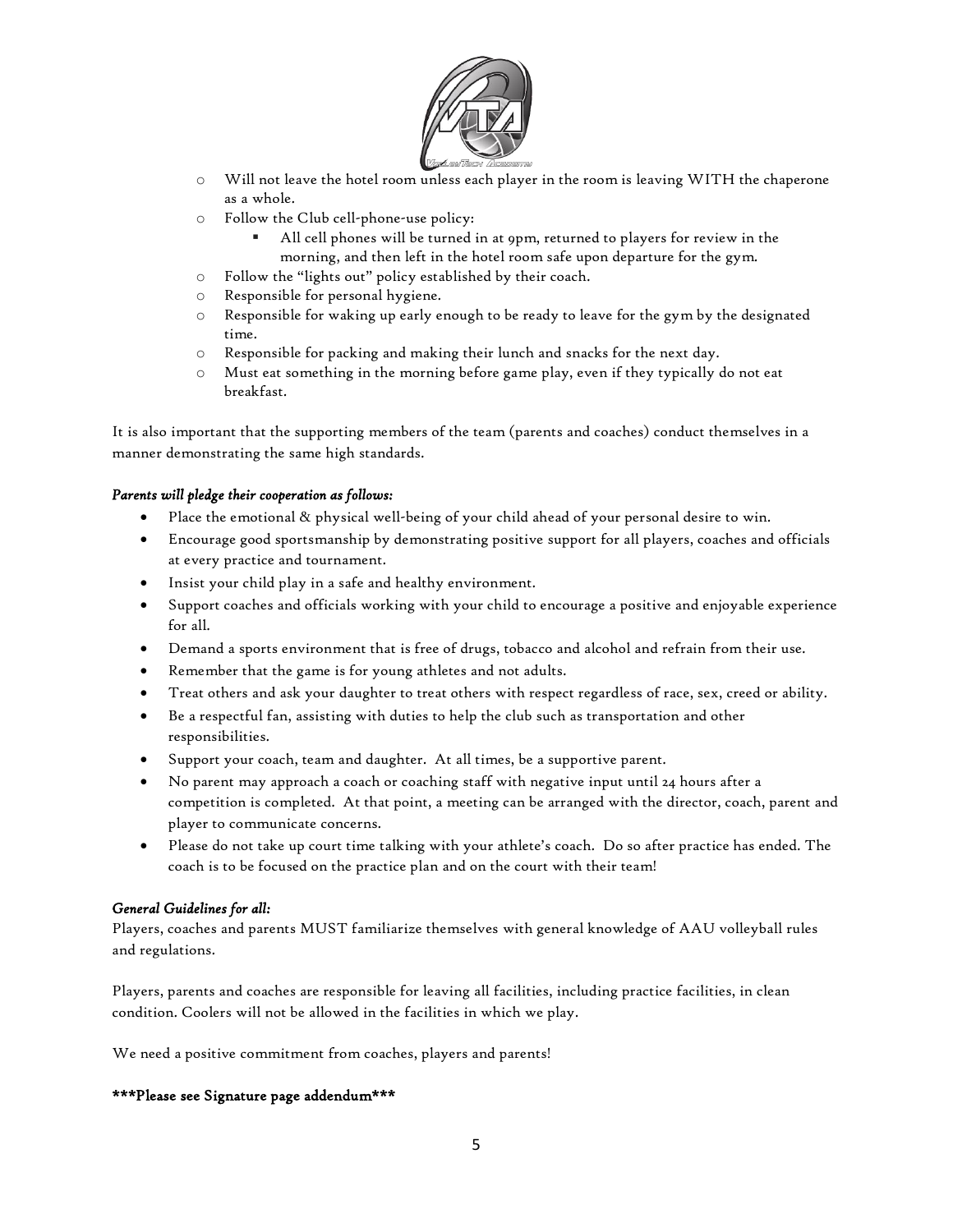

# *Participation Agreement Terms - Volleytech Academy*

*Part 1: Conditions of Participation:* I have read the enclosed information concerning the practices and policies of the VTA. I agree, upon selection to a given team to participate in the 2018/19 Club season with VTA. We understand that we are responsible for all fees due by the player for tuition as well as her transportation to and from practices and matches and meal expenses, which are outside of the tuition. We understand the time commitment involved in practices and competition. We also understand we must pay all fees in full regardless of the duration of participation. We understand the commitment we are making to the club and are willing to commit to this program and teammates for the 2018/19 season.

*Part 2 Tuition Fees:* We accept membership for VTA on the designated team for the 2018/19 season and agree to pay the tuition fees in the amount of *Premier/\$2,600.00,* Elite/\$2,250.00, National/\$1,500.00, AAU/\$1,200.00, AAU 12's/\$550.00; also identified on the Signature Payment Addendum attached, associated with this team. Membership entitles the member to *participate* in practices and tournaments as designated by VTA. At practices, there will be equal opportunity to participate, however, at tournaments, court time is NOT guaranteed, but will be determined by your coach. A payment to VTA will be paid on the stated payment due dates for the balance owed.

A late and returned check fees: \$30 late fee and \$50 returned check fee. IF a player does not pay their dues, they are not allowed to participate in practices or tournaments until their dues are paid. If your dues are not paid in full for a club season, you will not be allowed to participate in the following club season.

By use of the facilities provided by VTA, the member agrees that VTA shall not be liable for any damages arising from personal injuries sustained by a member, parent, or guest on the premises of any VTA facility. VTA shall not be responsible for any loss or theft of personal property. Members assume full responsibility for any injuries, damages or losses which occur to any and all claims, damages, rights of action or causes from action, present or future, whether the same be known or unknown , anticipated or unanticipated, resulting from or arising out of the member or guests' use of intended use of the facilities or equipment provided.

Members agree that they are in good physical condition and that she has no disability, impairment or ailment that prevents her from engaging in activity or passive exercise that will be detrimental in any way to her health, safety, comfort or physical condition in which she participates. It is recommended that every athlete consult her own physician before beginning any exercise program with VTA.

Members shall not be relieved of their financial obligations by reason of absence or withdrawal of the member from VTA or failure to attend practices or tournaments. We understand that our daughter's club dues are not refundable if we choose not to participate. If we choose not to participate, but have not completed paying the club dues, we understand we will be responsible for the remainder of the club dues.

We understand that in addition to our daughter's club dues, we will be responsible for paying for all transportation to and from practices, scrimmages and tournaments and that we will also be responsible for hotel fees at overnight tournaments. We understand that these fees are in addition to our VTA Club dues and that they can be significant**.** 

\*\*\*Please see Signature page addendum\*\*\*

The laws of the state will govern this agreement. This supersedes all prior oral and written reorientations or communications between the parties and constitutes the entire understanding of the parties regarding the subject matter of this agreement and may only be modified or amended by a written supplement singed by both parties.